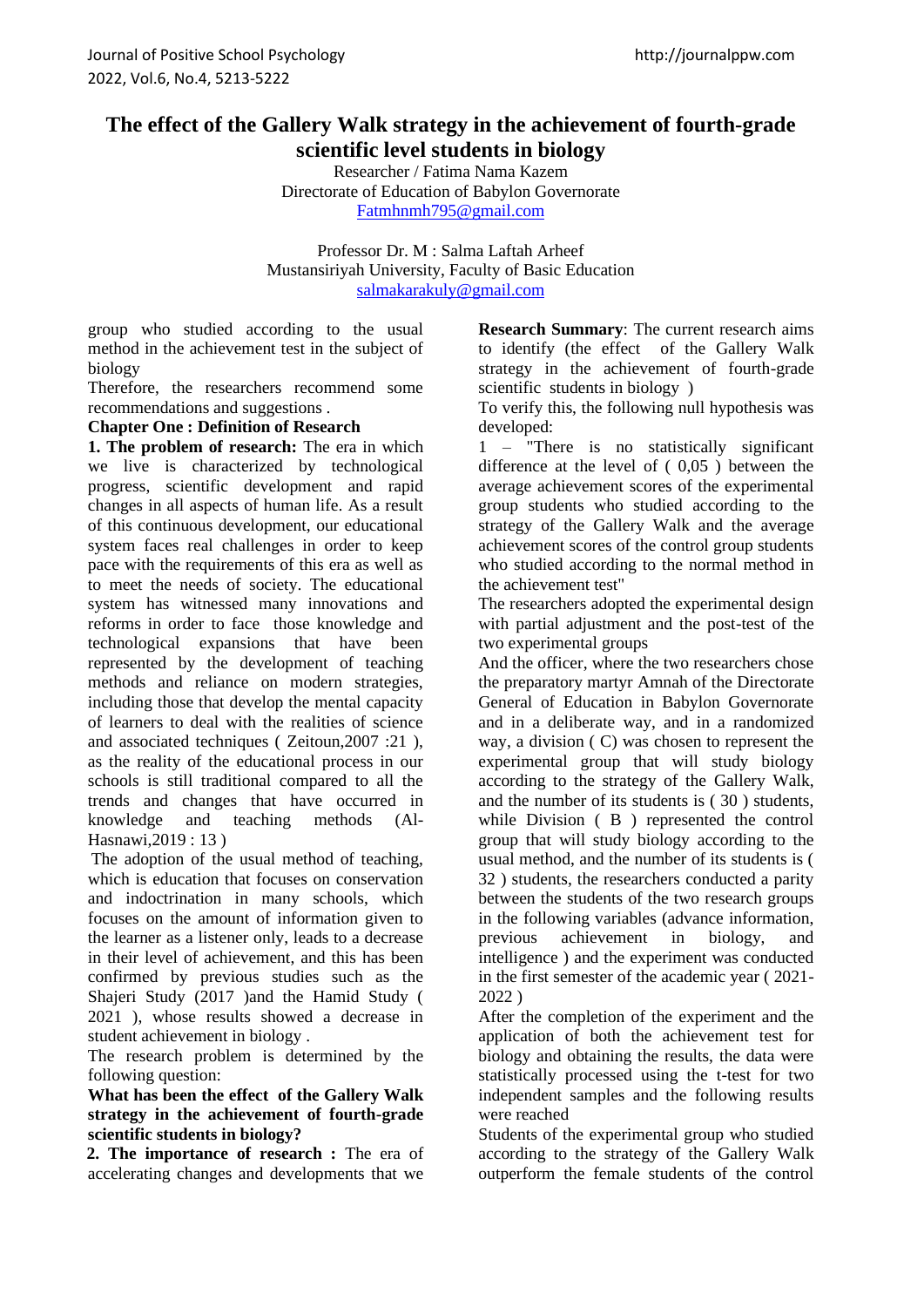order to correctly access information and knowledge with minimal effort and time

# **3.Objective and hypothesis of the research**:

The research aims to identify :

The effect of the Gallery Walk strategy in the achievement of fourth-grade scientific students in biology

For the purpose of verifying the objective of the research, the following zero hypothesis was formulated:

(There is no statistically significant difference at the level of (05, 0 )between the average achievement scores of the experimental group students who will study according to the Gallery Walk strategy and the average achievement scores of the control group students who will study according to the normal method in the achievement test. "

**4.Research Limits: The** current researchwas limited to :

1- Human limit: - Fourth-grade scientific students in a secondary school for girls with safe breasts.

2- Spatial Limit: - Government day preparatory schools for girls affiliated with the General Directorate of Education in Babylon Governorate.

3- Time limit: - The first course of the academic year (2021-2022 AD).

4- Knowledge Limit: - The first five chapters of the Biology Book for the fourth scientific grade | the ninth edition |and chapters (I,Classification of living organisms \_ II , Ecology and Ecology \_ III , Food Chain\_ V , Factors affecting the environment \_ VI , Adaptation of the animal to the environment

# **5 : Definition of terms :**

**2: Gallwry walk strategy: Defined by ( Attiyah, 2018 ) :** "It is one of the strategies of active learning based on the philosophy of cooperative learning, and means that learners accomplish the tasks of education by describing their achievements and summaries of their work in large papers similar to the papers of the wallcharts" (Attiyah :2018 : 319 )

 Procedural definition: It is a teaching strategy and represents one of the active learning strategies adopted by the researcher in teaching the students of the experimental group for the fourth scientific grade the first five classes of biology according to the steps (defining the task,distributing the learners in groups,explaining the rules of work and organizing the presentation environment,and

witness and the emergence of modern technology from time to time makes it imperative for the state to deal with education and learning as a process that is not limited by time or place and continues with the human being as a need and necessity to facilitate its adaptation to the developments that occur in his environment ( Jarwan , 24: 2007) and see( Rady, 2018) that the curriculum of biology is one of the natural sciences that has a great effect in addressing different problems and works with other sciences to simplify the world in which we live to serve humanity, and therefore it is necessary to make an amendment and change in the curricula of education in terms of its methods of teaching to keep pace with change and development ( Rady, p. 229, 2018)He added (Support: 2009) that the introduction of modern strategies in teaching contributes to changing the role of the learner from a passive recipient of information only to a positive and participating in the educational process (Support: 2009 : 21)

 The strategy of the touring exhibition ( Gallwry Walk) is one of the strategies that return to active learning based on cooperative learning and that the factor that led to the success of this strategy is the provision of a state of psychological and procedural readiness and also the success of the teacher in identifying tasks, texts and duties that are effective and raising the level of learners' achievement ( Attia : 2018 : 67) Recently, the focus on achievement has become the focus of everyone's attention, starting with the family, society, the teacher and the student himself, and it has become the main measure that we rely on to know the student's intelligence, brilliance and superiority. It has also become the indicator of the student's success in school and social life ( Nasrallah :  $2010:15$ )

**From the above, the importance of the research can be summarized as follows :** 

Recent trends in teaching in general and the teaching of biology in particular call for the importance of using modern methods in the development of teaching and in addressing criticisms directed against the traditional methods currently used in most schools, which focus on the role of the teacher as a teaching material and marginalize the role of the student and limit his interaction within the classroom

- One of the modern methods in teaching biology is the Gallery Walk strategy, where the Gallery Walk strategy relies on cooperative learning in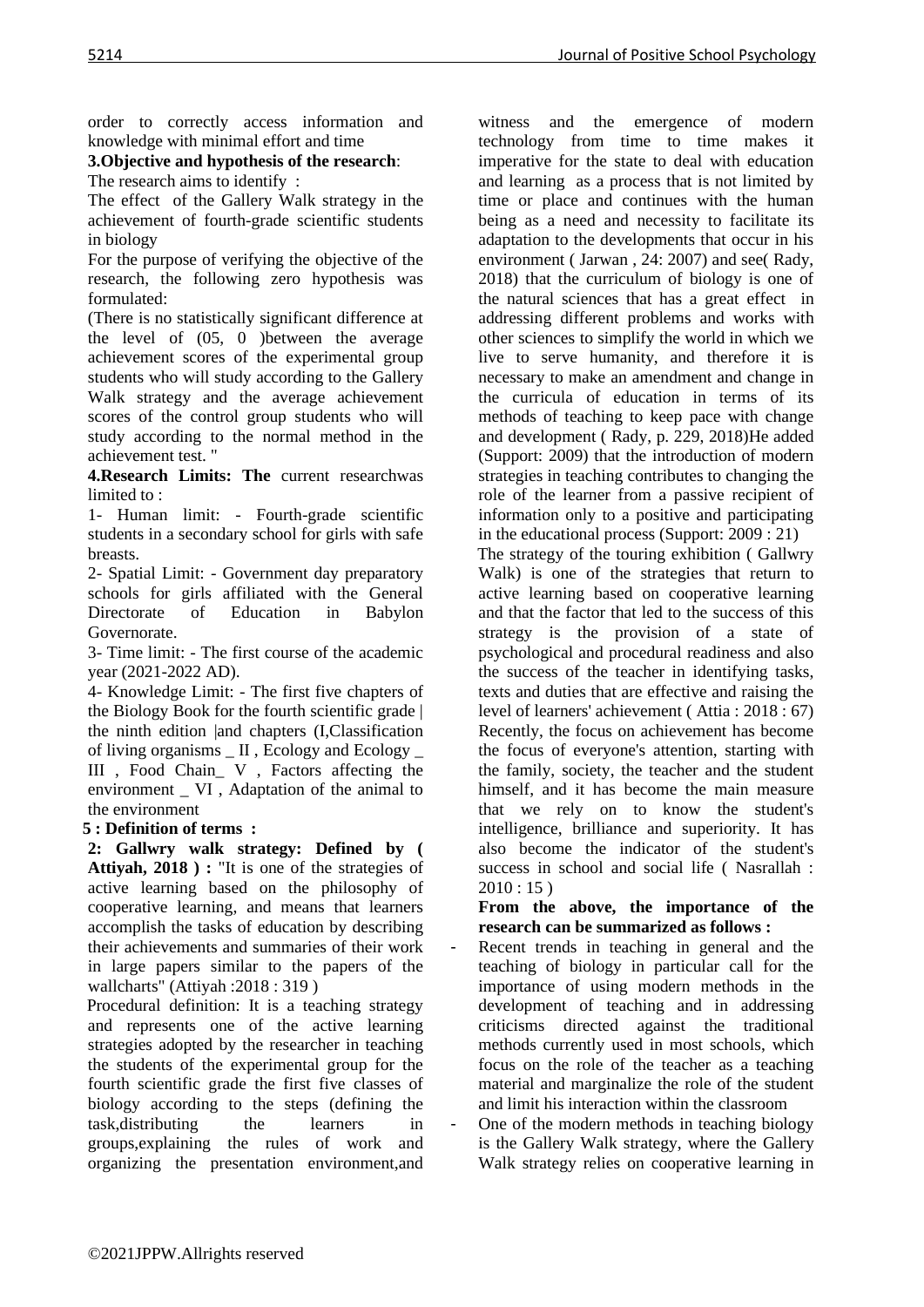**1- The** teacher should search and think about questions about a key concept or concepts around which the lesson revolves

2 - Before the lesson, write the questions on several large papers the size of the newspaper and stick them on the walls of the classroom so that there are appropriate distances between each newspaper and another so that there are no random gatherings

3. Tell learners about the instructions of this strategy

4. Divide learners into groups and provide each group with a different colored pen from the other groups, as learners in one group participate in solving the activity and the teacher asks students in each group to distribute the tasks among them, for example : the leader , the recorder , the course, the monitor , the officer, the delegate

5 - Start roaming the Gallery periodically on the papers and write comments by the registrar, provided that he is keen to leave a place in the paper for other groups to write

6- The teacher monitors the students' progress, when the groups rotate, the teacher encourages them to discuss and participate, and the teacher is ready to reformulate the questions if asked to do so and provides guidance to the groups that did not understand the activity

7 - Return to the starting point, learners continue to turn around and watch the comments of previous groups and write their comments according to the previous steps until each group returns to the starting point and then sit in their places to prepare for writing the report

8- Writing the report, each group writes a report on their observations, writing and discussions during the rotation, and the teacher allows students to write the report within ( 10 ) minutes by the registrar and all of them to participate in preparing it

9- Measuring the learners' understanding, during the reporting stage, the teacher clarifies the concepts if they are not clear to them as required and corrects common and incorrect concepts ( Al-Shammari,2011 : 101 – 102 )

# **The second topic : Previous studies**

- Previous studies related to touring exhibition strategy

Table ( 1 ) shows the studies that dealt with the strategy of the Gallery Walk

1- Zakiah's study ( 2015 ) in Indonesia: This study was conducted at the University of Saltega – Indonesia and aimed at enhancing students' speaking skills using the strategy of the Gallery starting work )to help the students raise their academic achievement

 **4: Achievement**: Defined by : \* (Al-Tamimi and Zaid, 2019 ): "It is a set of knowledge and skills obtained and developed through academic materials, which is usually indicated by test scores or scores that are developed by teachers or both" (Al-Tamimi and Zaid :2019 :32 )

 Procedural definition: It is the amount of biological information acquired by the students of the research sample for the fourth scientific grade and is measured by the degree to which the students obtain in the achievement test prepared for this purpose

## **Chapter Two /Background of Theory and Previous Studies**

## **The first topic : Active learning**

Active learning has received the attention of many concerned with education until the issue of interest in it has become a prevalent phenomenon in the educational environment, which has resulted in many definitions of active learning, including

- It is the process of engaging students actively and directly in the learning process, especially in reading, writing and reflective thinking, where students participate in it instead of receiving information in its various forms ( Attia, 2018 : 29 )

**1 - The strategy of the Gallery Walk:** It is one of the active learning strategies based on cooperative learning, and it is also called the walking exhibition. This name came in terms of form and principle, where the working papers can be displayed on the walls of the hall in a way that allows roaming and does not create a state of crowd when visiting the exhibit from other groups, where the working papers can be displayed on the tables of the groups. This strategy emphasizes the role of the learner in the learning process and its effectiveness. It raises the motivation of the learners to learn in a way that provides a space to move and view the work of others and provides opportunities to share and exchange information or on the tables of the groups, which is the best in terms of controlling the system and organizing the roaming and moving between exhibits ( Attia, 2018 :320 ). This strategy is considered a successful method when the learners are well prepared for it and when the teacher is convinced of the effectiveness of its use (Abu Al-Hajj and Hassan,2016 :97 )

**Strategy Steps:**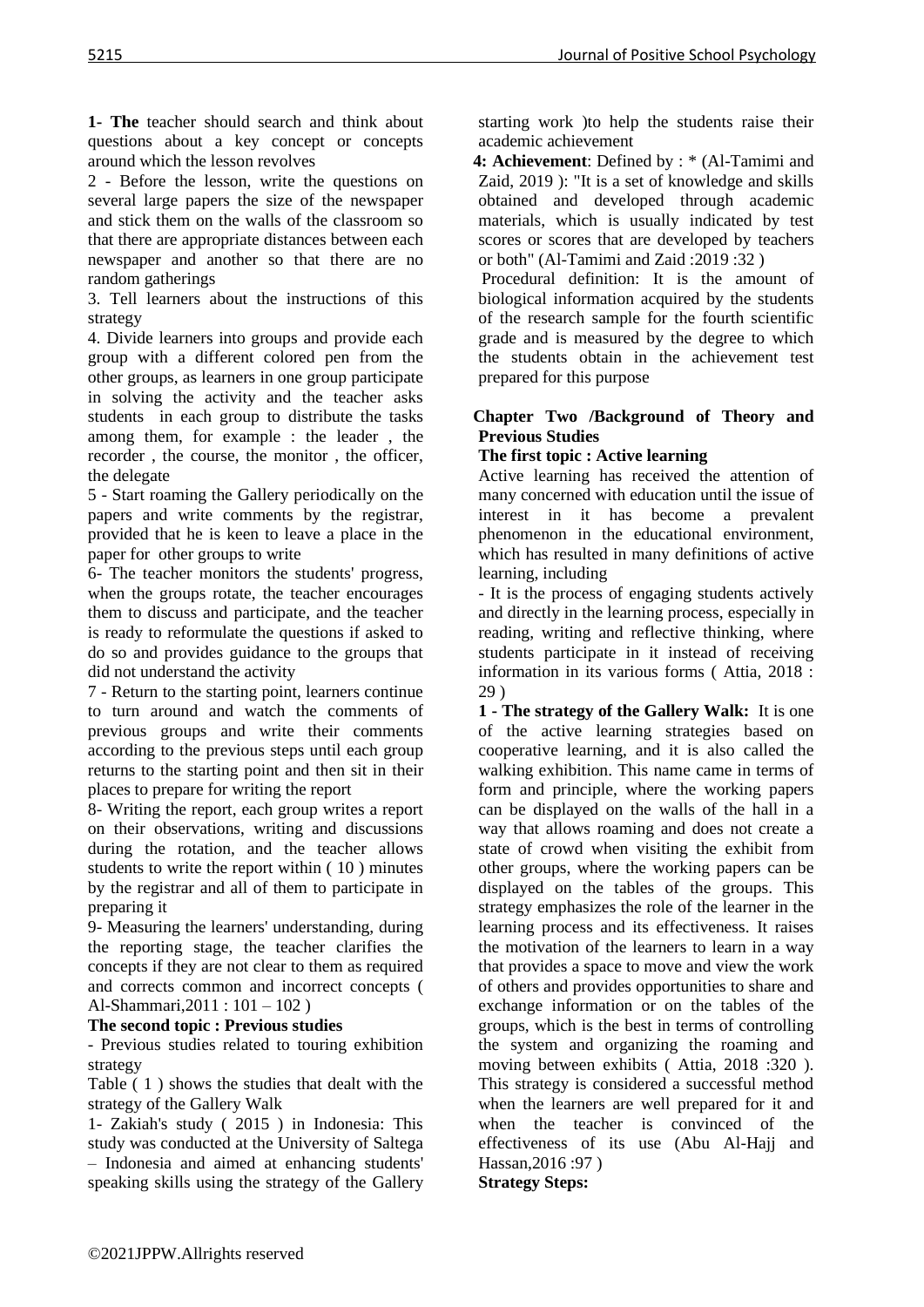achievement and development of archaeological awareness among first-grade students (Al-Anibaki and Ayman, 2020 )

2- The study of Muhammad ( 2020 ) in Iraq : This study was conducted at the University of Babylon – Iraq and aimed at identifying the effect of the strategy of the Gallery Walk on achievement and logical thinking skills among second-grade students in science, and this study was applied to the second-grade students, where the size of the research sample was ( 68 ) female students, chosen by the researcher by random appointment, and in order to achieve the goal of the research, the researcher prepared an achievement test tool and logical thinking test, and after the completion of the experiment, the researcher analyzed the results statistically and using the test that for two independent samples to know the difference between the two tests, as the results showed that there was a difference between the average of the two tests and was in favor of the students of the experimental group in the post-test, and this indicates that the strategy of the Gallery Walk has a role in increasing the achievement and logical thinking skills of the second-grade students ( Muhammad, 2020 )

## **Chapter Three: Research Methodology and Procedures**

# **Experimental Design**

Experimental design is the traditional approach to quantitative research procedures, in order to reach sound and accurate results, and the experimental design is taken according to the nature of the subject and the conditions of the sample ( Alyan and Ghunaym, 2004 , 53 )

Therefore, the researcher adopted the experimental design with partial control, i.e. the design of the experimental and control groups and those with the test, and as shown in Table (2)

Walk, and this study was applied to tenth grade students where the number of students of the research sample was ( 34 ) students, chosen by the researcher by random appointment, and for the purpose of achieving the goal of the research, the researcher prepared a cognitive achievement test tool, and upon completion of the experiment, the researcher analyzed the results statistically and used a T test to find out the difference between the two tests, as the results showed that there was a difference between the two test averages and was in favor of the experimental group students in the posttest, and this indicates that the strategy of the Gallery Walk had a role in enhancing the skill of speaking among tenth grade students ( Zakia, 2015 )

- Arab studies dealing with the strategy of the Gallery Walk:

1- The study of Al-Abaki and Ayman ( 2020 ) in Iraq : This study was conducted at the University of Diyala – Iraq and aimed at identifying the effect of the Gallery Walk strategy on achievement and the development of archaeological awareness among first-grade students in the social subject, where the study was applied to first-grade students, and the size of the research sample was ( 60 ) students, chosen by the researchers by random appointment, and in order to achieve the goal of the research, the researchers prepared an achievement tool and the measure of archaeological awareness, and after the completion of the experiment, the researchers analyzed the results statistically and using the test that for two independent samples to know the difference between the two tests, and the results showed that there was a difference between the average of the two tests and it was in favor of the students of the experimental group in the post-test, and this indicates that the strategy of the Gallery Walk has a role in the

|                           |                       |                                  | strategy of the Gallery walk has a fole in the |
|---------------------------|-----------------------|----------------------------------|------------------------------------------------|
| group                     | <b>Equivalence</b>    | <b>Independent variable</b>      | Variable, dependent                            |
| <b>Experimental group</b> | - Advance information | <b>Gallery</b><br><b>Touring</b> | <b>Collection</b>                              |
|                           | - Previous Collection | <b>Strategy</b>                  |                                                |
| Control group             | Yes, brains.          | The usual way.                   |                                                |
|                           |                       |                                  |                                                |

Table (2) Pilot Design

preparatory schools for girls in Babylon Governorate for the academic year (2021-2022), which number (34 ) schools and the number of female students of the research community reached (8381 )

The **research sample** is part of the research community, which is representative of the

#### **3: - The research community and its sample:**

**-** The research community means all the elements or individuals that the researcher wishes to design the results of the study on them (Manzel and Gharabia,2010 : 101 )The current research community represents all fourth grade scientific students in government day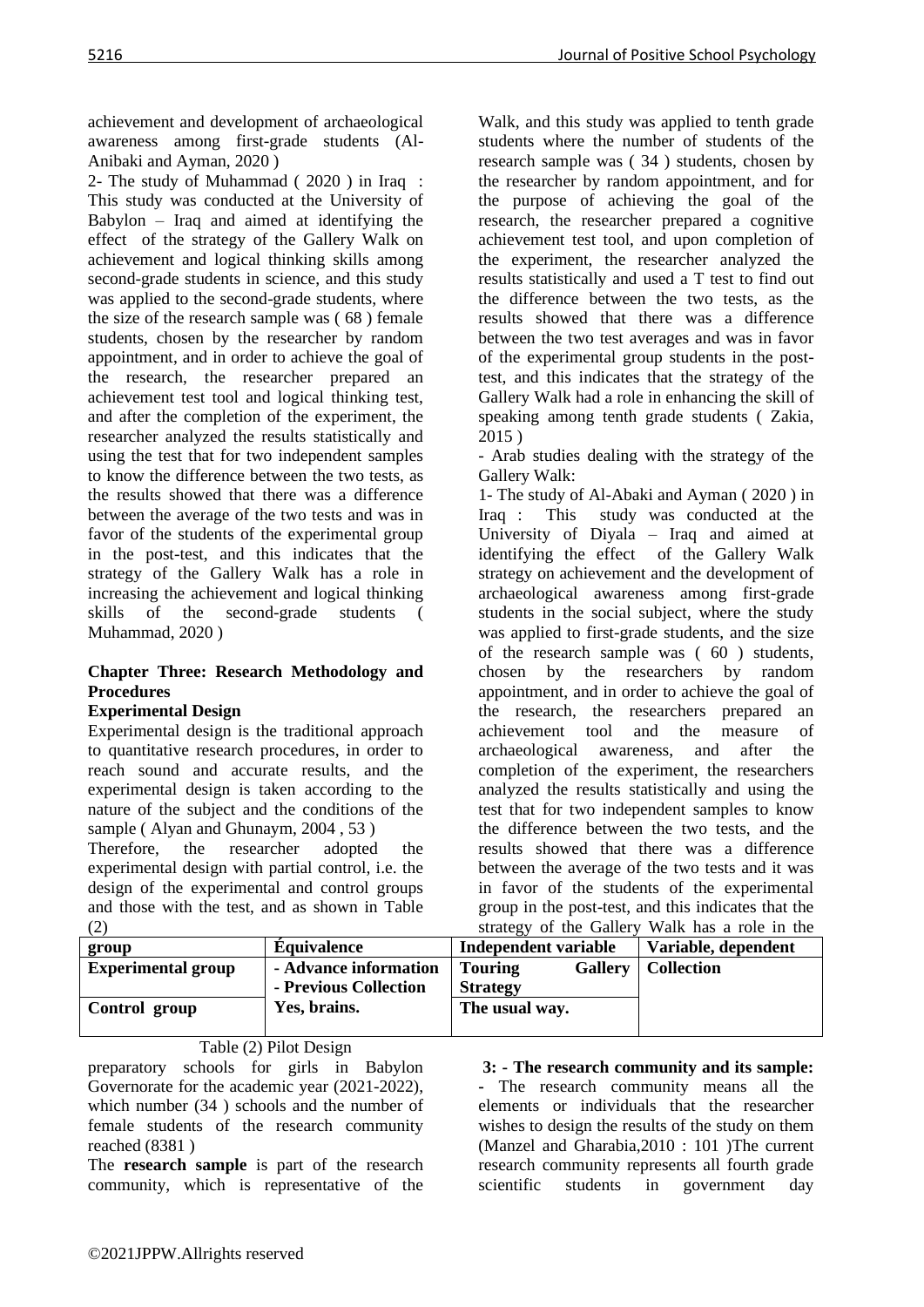experiment on two equal groups so that there are no differences between the sample members of the two groups (experimental and control ) except by entering the experimental or independent variable on them (Obaidat et al., 1998 : 246 ). In order for the research results to be accurate and clear, the students of the research sample of the two groups ( experimental and control ) were statistically rewarded before starting the experiment in a number of variables.

# **1- Advance information for biology :**

The researcher prepared a test of prior information and relied in the wording of its paragraphs on the subject of biology for the fourth scientific grade. The test included ( 25 ) paragraphs of the type of multiple selection. To ensure its safety, it was presented to a group of arbitrators in the light of their opinions and directives. Some paragraphs were amended and the test was ready for application

elements of the original community, as the results of that sample can be circulated to the entire community and make inferences about the research community (Al-Tamimi,2018 : 96 ). The research sample consisted of ( 62 ) female students distributed in both control and experimental groups, with ( 30 ) female students in Division (C ), which represents the experimental group, and( 32 ) female students in Division ( B ), which represented the control group and by random appointment

**\_ Equivalence of the two research groups:** It is necessary and one of the important procedures in experimental research in order to provide an acceptable degree of internal validity of the experimental design. The external variables are variables that will affect the dependent variable (Al-Azawi, 2008 : 115 ) and the dependent variable is affected by the characteristics of the sample members who are being tested. Therefore, the researcher must conduct the

Table (3) The significance of the differences between the two research groups in the advance information

| group                         | <b>Sample</b><br><b>Individuals</b><br>$\bullet$ | <b>Arithmeti</b><br>c mean | <b>Varianc</b><br>e | Freedo<br>m<br>degree | <b>T</b> value        |        | <b>Significance</b><br>level |
|-------------------------------|--------------------------------------------------|----------------------------|---------------------|-----------------------|-----------------------|--------|------------------------------|
| <b>Experimenta</b><br>l group | 30                                               | 13,066                     | 22,543              | 60                    | <b>Calculate</b><br>d | tabula | <b>Not</b><br>significant    |
| <b>Control</b><br>group       | 32                                               | 13,562                     | 19,731              |                       | 425                   | 2,000  |                              |

for the second intermediate grade for the academic year ( 2019-2020), the researcher obtained the grades of students from the grades records in the school as shown in Table (4)

**2- Previous achievement in the subject of biology** : To verify the equality of students of the experimental and control groups in the previous achievement in the subject of biology Table (4) The significance of the difference between the two research groups in the previous achievement

of biology

| group                         | Number of<br>individual<br>S<br><b>Sample</b> | Arithmeti<br>c mean | <b>Varianc</b><br>e | ر -<br>Freedo<br>m<br>degree | <b>T</b> value |        | <b>Significanc</b><br>e level |
|-------------------------------|-----------------------------------------------|---------------------|---------------------|------------------------------|----------------|--------|-------------------------------|
| <b>Experimenta</b><br>l group | 30                                            | 75,300              | 154,330             | 60                           | Calculate<br>d | tabula | <b>Not</b><br>significant     |
| <b>Control</b><br>group       | 32                                            | 73,593              | 218,625             |                              | 490            | 2,000. |                               |

researcher applied on (Thursday ) corresponding to (11/11/2021) the Raven matrix test for successive matrices to compare the degree of intelligence of the two research groups Table ( 5)

# **3 – IQ test:\_**

Intelligence is defined as: a general innate ability, or a general factor that affects all types of mental activity, regardless of the subject and form of this activity ( Ali, 2011, 308 ) The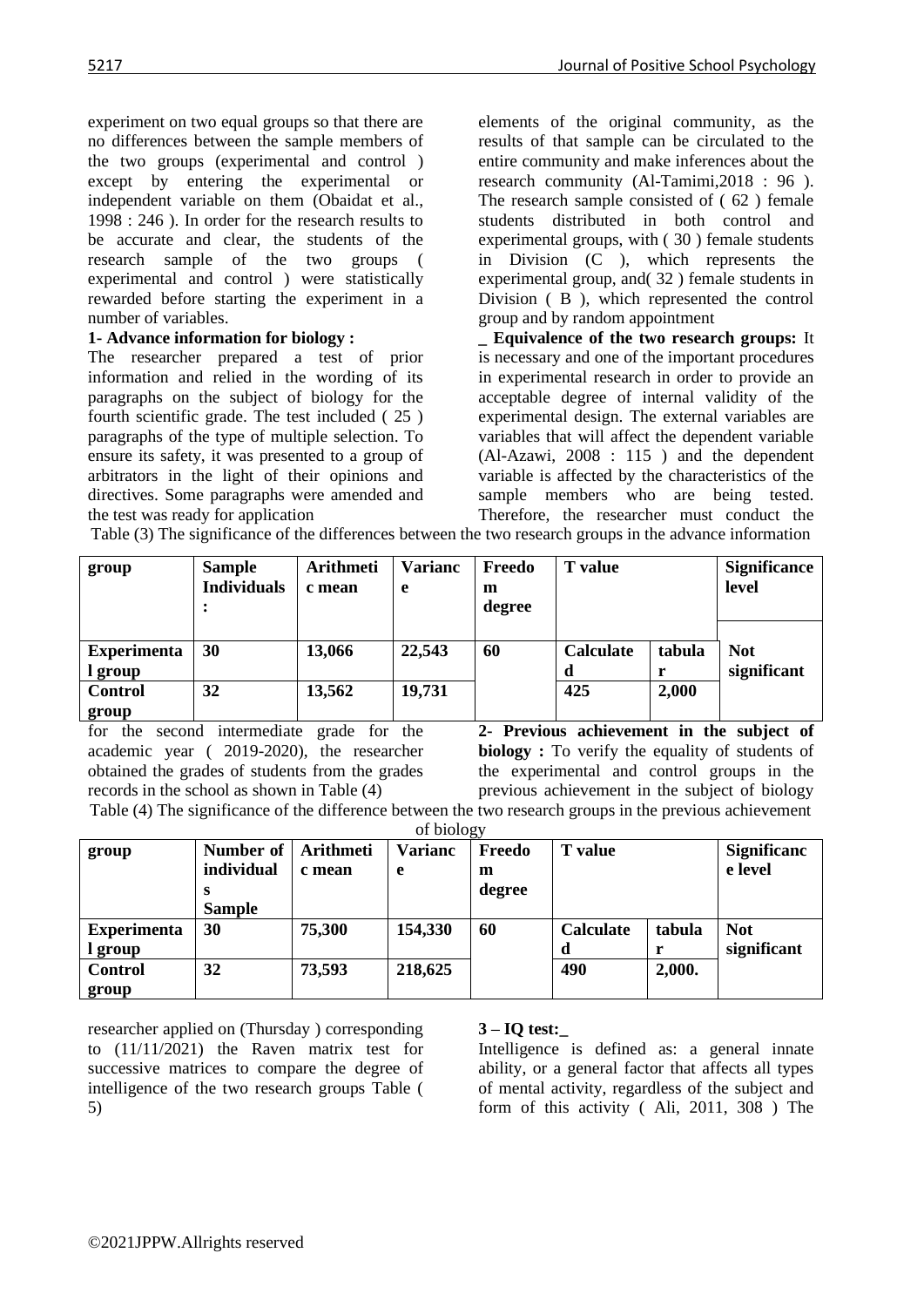| group                         | Number of<br>individual<br>s<br><b>Sample</b> | <b>Arithmeti</b><br>c mean | Varianc<br>e | Freedo<br>m<br>degree | <b>T</b> value   |        | <b>Significanc</b><br>e level<br>05 |
|-------------------------------|-----------------------------------------------|----------------------------|--------------|-----------------------|------------------|--------|-------------------------------------|
| <b>Experimenta</b><br>l group | 30                                            | 37,466                     | 91,489       | 60                    | <b>Calculate</b> | tabula | <b>Not</b><br>significant           |
| <b>Control</b><br>group       | 32                                            | 35,843                     | 54,834       |                       | 0 750            | 2,000. |                                     |

Table (5) Indicates the difference between the two research groups in the intelligence test

**1- Selection of sample members:** The researcher worked to avoid this factor in the results of the research, by conducting statistical equivalencies between the students of the two research groups in some variables, due to the economic and social conditions of the students, which are almost similar, in addition to the fact that the students are from one social environment, as well as the random selection of the research sample.

**2- Accompanying accidents:** The experience in this research did not suffer from any emergency or accident that hinders its progress, so it did not have an effect on the dependent variable next to the independent variable, and thus it was possible to avoid the effect of these factors

**3- Subject :** The two research groups studied the same subject and it is part of the book's chapters of ( 5 ) chapters ( classification of living organisms, environmental science and ecosystem, food chain, factors affecting the environment, animal adaptation to the environment )from the book Biology for the fourth scientific grade ( 2018), ninth edition, Ministry of Education, Republic of Iraq

**4. Teaching :** The two researchers themselves taught the two research groups to ensure the safety of the experience from the effect of students on the differences resulting from the personal methods and characteristics of teachers. **5- Confidentiality of the experiment :** The two researchers agreed with the school administration and the school of the subject to maintain the confidentiality of the experiment, because of its effect on the accuracy of the results of the experiment. The researcher did not tell the students about the nature of the research and its purpose, but rather showed the students that it is a school on the school staff or a lecture so that the students' activity or their dealing with the experiment does not change, and then affect its results .

**6- The duration of the trial :** The duration of the trial was equal for the students of the two groups, which is the first course of the academic year ( 2021-2022), as the trial began on

## **2. Adjustment of experiment conditions and associated incidents:**

It means all the accidents and circumstances that the members of the research sample are exposed to during the period of application of the experiment, which may prevent them from continuing the experiment, as the members of the research sample were not exposed to any accident that affects the dependent variable only the effect of the independent variable on it

**3- Adjusting the measuring tool:** The researcher adopted an achievement test tool, and the achievement test was applied at the end of the experiment to find out the effect of the independent variable on this dependent variable, and after ensuring its validity and stability at the same time and under similar procedures and conditions

**4 - Adjusting the processes related to maturity :** Some of the physiological, biological and psychological variables that occur in the environment of the human individual and these natural changes are considered to occur in most individuals of the same age ( Melhem, 2000 : 398 )where there was no effect of the maturity factor on the progress of the research experiment because the duration of the experiment was one for both groups in the research, it lasted ( 8 ) weeks, and this short period does not affect the maturity factor in students

**5- Experimental extinction:** It means the effect resulting from or generated by the abandonment or interruption of some students during the trial period, which affects the average achievement and thus affects the results of the research (Al-Zuba 'i et al., 1981 : 98 )

This factor had no effect except for some very small absences, and equally between the two research groups

**2- External safety of the experimental design:** The researcher set the variables that the researcher believes may affect the dependent variable and thus affect the integrity of the experiment and in order to preserve the external safety of the experimental design, the two researchers did the following :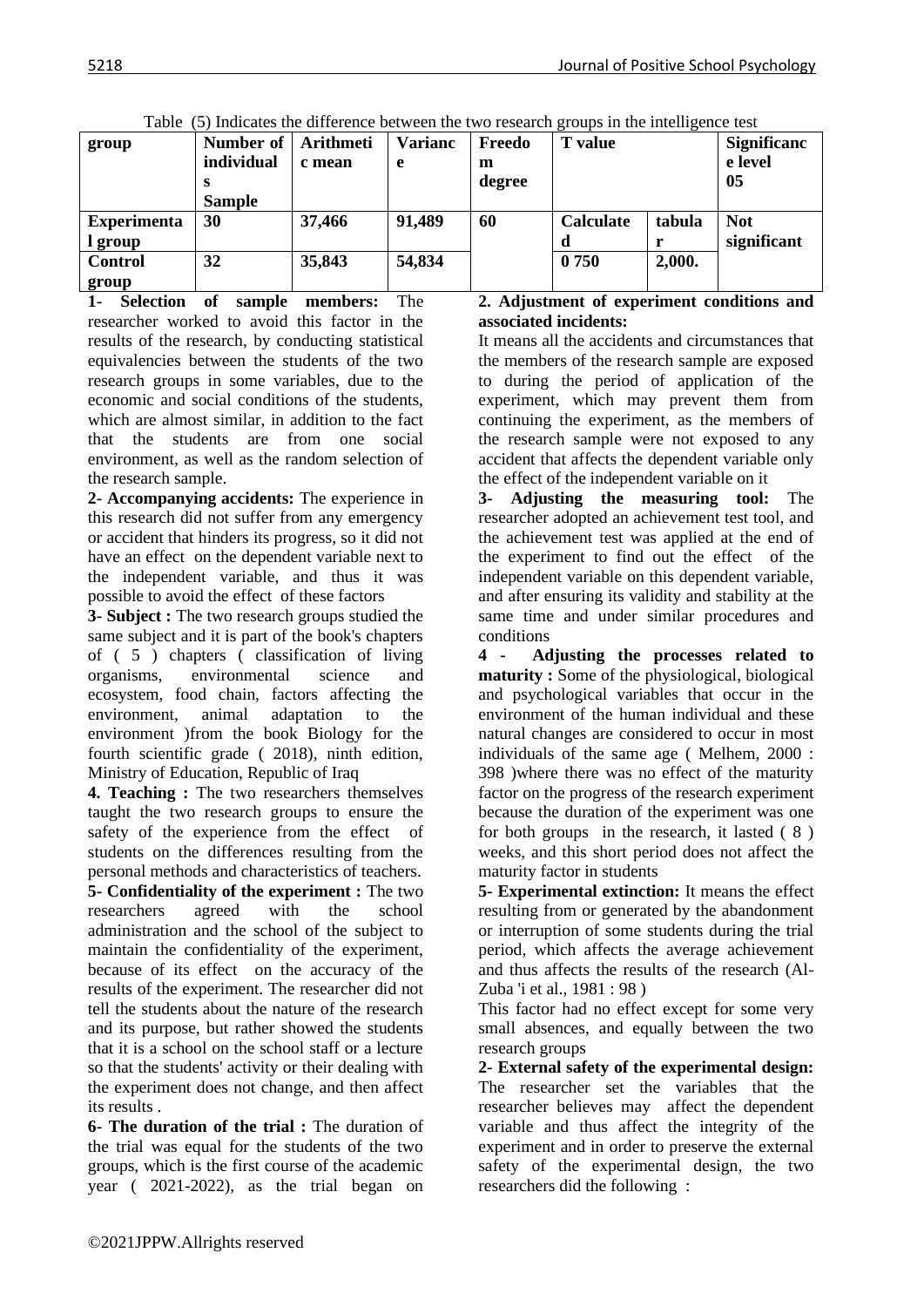Measuring and evaluating female students and their achievement is an integral part of the educational process. In order to obtain appropriate information related to female students' abilities and achievement, teachers must be able to design good tests and be able to manage these tests, correct them and interpret their results ( Khader , 2006 : 371 )

This research requires the preparation of an achievement test in the subject of biology to measure the achievement of the students of the two research groups at the end of the experiment to find out the extent of the effect of the independent variable in the dependent variable, so the researcher prepared a test based on the behavioral objectives and the content of the subject , and it corresponds to the level of the research sample

**2– The test validity :** The validity of the test is one of the important means of judging the validity of the test , and it is the first criterion for the good construction of the evaluation tool, as well as objectivity and consistency. The honest test is meant "if he was able to measure the extent to which the educational and cognitive objectives of the study material that was successfully developed for it were achieved." To ensure the validity of the test, the researcher adopted two typesofvalidity, namely, apparent validity bypresenting the test paragraphs to a group of arbitrators and giving their opinions about the test paragraphs and their suitability, as there were ( 40 ) paragraphs of the type of multiple choice with four alternatives, and amendments were made to some paragraphs and according to the opinions of the arbitrators

**3 – The exploratory application of the achievement test:** The researcher applied the achievement test to a sample of fourth-grade scientific students from the same research community, and the sample number was ( 30 ) female fourth-grade scientific students in Al-Madhatiya Preparatory School for Girls affiliated with the Directorate General of Education of Babylon, and determined Tuesday (18 |1 |2022 ) in order to verify the clarity of the test paragraphs and instructions, and to calculate the average time taken to answer them. It was found that all the test paragraphs are clear and understandable, as well as his instructions and that the average time taken has reached ( 42 ) as follows : The average time =  $1284 \div 30 = 42$ minutes

After verifying the clarity of the test items and instructions as well as knowing the time required Wednesday, corresponding to ( 10 |11|2021 ), and ended on Sunday, corresponding to ( 23|1|2022 )

**7- Distribution of classes :** The two researchers controlled the effect of this factor in the experiment through the equal distribution of lessons between the two research groups. The two researchers studied (6 ) lessons per week at the rate of (3) lessons each. The two researchers agreed with the school administration to organize the classes of the two groups (experimental and control) on Mondays, Wednesday and Thursday.

**5 : Identification of research requirements: -**

**1- Determining the scientific material:** Before the start of the experiment, the researcher developed the scientific material that she will study for the students of the two research groups, and the first six chapters of the book of Biology for the fourth scientific grade scheduled to be taught in the Republic of Iraq for the year ( 2018 ) The ninth edition and the researchers committed to the scheduled article of the book: (Chapter 1 Classification of living organisms, Chapter 2 Ecology and Ecosystem, Chapter 3 Food Chain, Chapter 5 Factors Affecting the Environment, and Chapter 6 The Adaptation of Animals to the Environment )

**2- Preparing behavioral goals:** The researcher has formulated (156 ) behavioral goals based on the educational goals and the content and topics of the biology subject that will be studied in the experiment, distributed at the six levels in the cognitive field of Bloom's classification ( knowledge, understanding, application, analysis, composition, evaluation )

**3 – Preparation of teaching plans: Since teaching** plans are one of the requirements for successful and proficient education, the researcher prepared (48 ) teaching plans for the experimental and control groups, which dealt with the plans prepared for the experimental group (teaching plans according to the strategy of the Gallery Walk) to teach biology for the fourth scientific grade in light of the content of the textbook and behavioral purposes, and plans according to the normal method of the control group

**6 : The research tool This research** required the preparation of a tool in order to measure the dependent variable( achievement ) and in what follows is an explanation of what the researcher has done to prepare it

**1. Construction of achievement test clauses**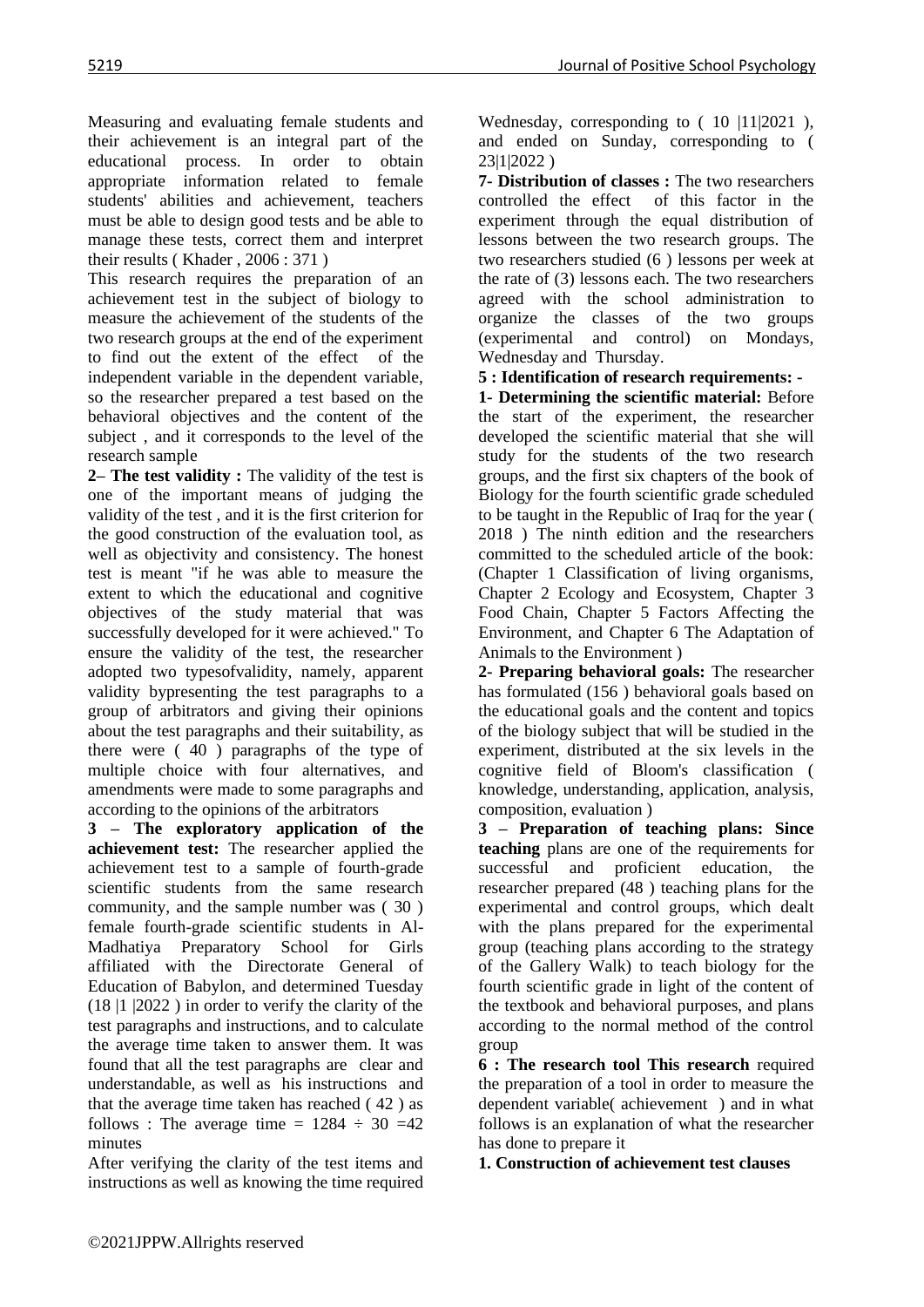the difficulty coefficient, the excellence equation, the effectiveness equation of the wrong alternatives, the Pearson correlation coefficient, and the effect size equation

#### **Chapter IV - Presentation and Interpretation of Results Findings**

- Results related to the hypothesis that states : (There is no statistically significant difference at the level of significance ( 0,05 ) between the average achievement scores of the experimental group students who studied according to the strategy of the Gallery Walk and the average achievement scores of the control group students who studied according to the usual method in the achievement test), where the two researchers found the arithmetic average and the variation of the scores of the students in the control and experimental groups in the achievement test in biology, and using the T-test for two independent samples, where the T-value was as in Table (6)

to answer them, the test was applied to a second exploratory sample, the sample consisted of ( 100 ) female students of the fourth grade scientific in the Zahra Girls' Preparatory School of the General Directorate of Education in Babylon on Wednesday, 19 |1 |2022, to extract the psychometric properties of the test, as the researcher informed the students in cooperation with the school administration of the date of the test three days before it was conducted and the researcher supervised its application cooperation with the school of the subject

**7 : The application of the experiment:** The researcher applied the experiment to the students of the experimental and control research groups starting from Wednesday (10/11/2021) until Sunday (23/1/2022) in the first semester of the academic year (2012/2022) and by three sessions each week for each group

**8 : Statistical means:** The test of two independent samples and the Kowder Richardson equation 20were used to calculate the stability coefficient of the achievement test,

| scores of the experimental and control research groups in the achievement test |                    |                  |                |        |                |        |                      |  |
|--------------------------------------------------------------------------------|--------------------|------------------|----------------|--------|----------------|--------|----------------------|--|
| group                                                                          | <b>Sample</b>      | <b>Arithmeti</b> | <b>Varianc</b> | Freedo | <b>T</b> value |        | <b>Significanc</b>   |  |
|                                                                                | <b>Individuals</b> | c mean           | e              | m      |                |        | e level              |  |
|                                                                                |                    |                  |                | degree |                |        | 05                   |  |
| <b>Experimenta</b>                                                             | <b>30</b>          | 27,6             | 26,378         |        | Calculate      | tabula | <b>Statistically</b> |  |
| l group                                                                        |                    |                  |                | 60     |                |        |                      |  |
| <b>Control</b>                                                                 | 32                 | 22,156           | 50,069         |        | 3,447          | 2,000. |                      |  |
| group                                                                          |                    |                  |                |        |                |        |                      |  |

Table (6) The results of the test to find out the significance of the difference between the average scores of the experimental and control research groups in the achievement test

reject the first zero hypothesis and accept the alternative hypothesis that states that (There is a statistically significant difference at the level of significance ( 0,05 )and between the average scores of the experimental group students who studied according to the strategy of the Gallery Walk and the average scores of the control group students who studied according to the usual method in the achievement test for the experimental group

**- Interpretation of results :** The results shown in Table (6) showed the superiority of the experimental group students who studied according to the strategy of the Gallery Walk over the control group students who studied according to the usual method in the achievement test

**3. Conclusions**: From the findings of the two researchers, they concluded the following :

1- The presence of a positive effect of the Gallery Walk strategy in increasing the Where the mean score of the experimental group students was (27,6) and a variance of (26,378). As for the students of the control group, the mean score of their scores was (22,156) and a variance of (50,069). Although the average score of the experimental group students was higher than the average score of the control group in the achievement test, the researcher wanted to know the difference between the average scores of the two groups to test the validity of the hypothesis mentioned. Using the T-test for two independent samples, it was found that the difference between them was statistically significant at the level of significance ( 0,05 ), as the calculated Tvalue ( 3,447 ) It is greater than the tabular value (2000) at a degree of freedom ( 60 ), between the average scores of the biology test among the experimental and control group students and was in favor of the experimental group and as shown in the previous table, this means that there is a significant difference in favor of the experimental group students, and therefore we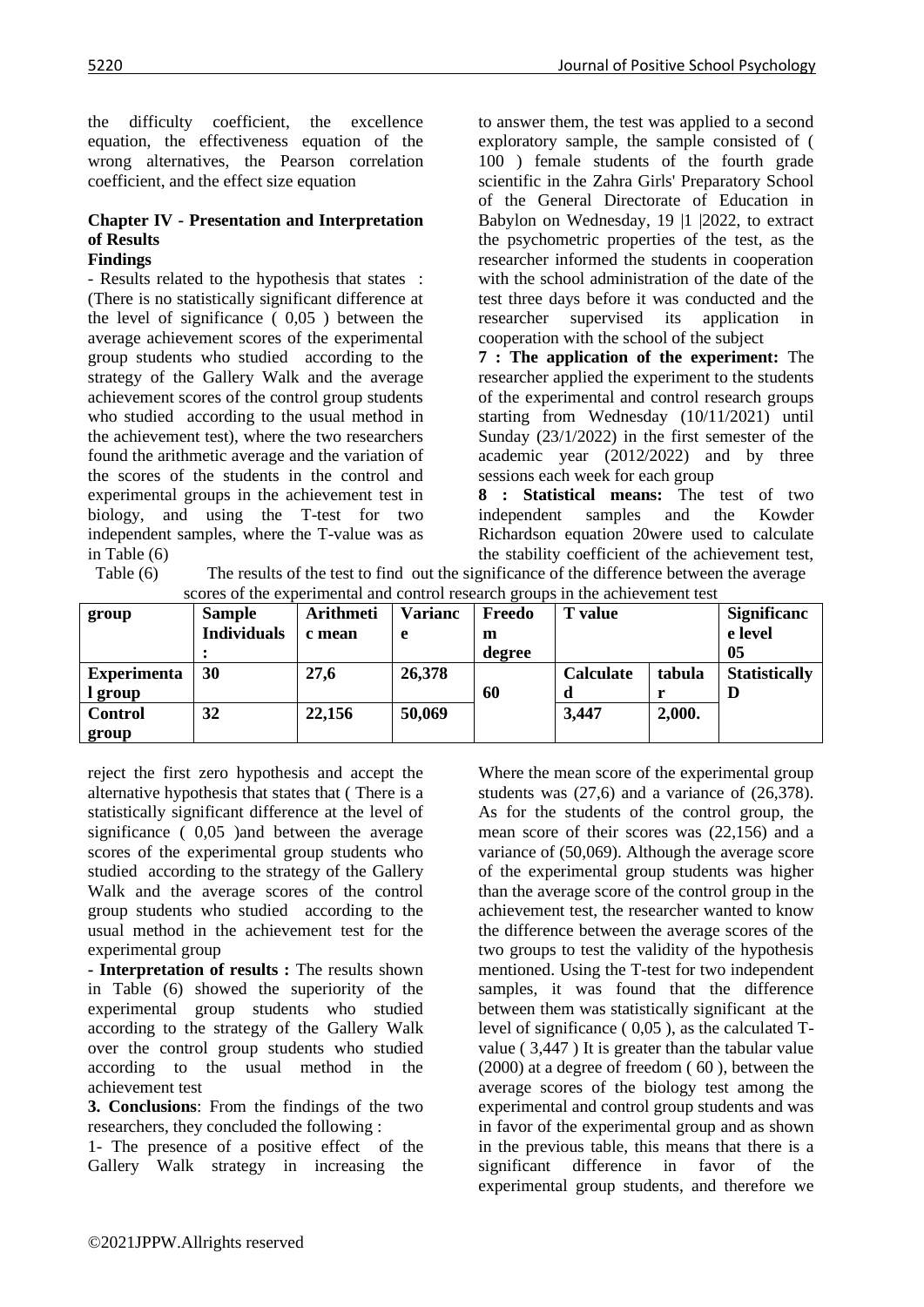**Applications**, 3rd Edition, Dar Al-Fikr Publishing, Amman, Jordan

- 5. Hamed , Tawfiq Hamed , ( 2021) : The Effect of Kagan's Structures on Achievement among Fourth Grade Middle School Students in the Subject of Biology and Divergent Thinking, **Master Thesis**, Faculty of Basic Education, Al-Mustansariya University
- 6. Al-Hasnaoui, Ruler of Musa Abdul Khader, ( 2019 ) : The **Effectiveness of Modern Teaching Methods in the Development of Scientific Directions**, Ibn Al-Nafis Publishing and Distribution House, Amman, Jordan
- 7. Khader, Fakhri Rashid, ( 2006 ) : **Methods of Teaching Social Studies**, Dar al-Masirah, Amman, Jordan
- 8. Supports, Mustafa Nimr, ( 2009 ) : **Teacher Preparation and Qualification**, 1st Edition, World of Culture for Publishing and Distribution, Amman, Jordan
- 9. Radi, Fatima Hashim, ( 2018 ): The **effectiveness of the Herman model in achieving fourth grade scientific students inbiology**, unpublished master's thesis,Faculty of Basic Education, University of Babylon
- 10. Al-Zubaie, Abdul Jalil Ibrahim, et al., ( 1981 ) : **Psychological Tests and Measurements**, Republic of Iraq, Ministry of Higher Education and Scientific Research, University of Mosul
- 11. Zaytoun, Ayesh Mahmoud, ( 2007 ) : **The Constructivist Theory and Science Teaching**, 1st Edition, Dar Al-Shorouk, Amman
- 12. Al-Shujairi, Heba Mardan Hammoud, ( 2017 ) : The Effect of Using the Gerlak Wiley Model in the Achievement of Fourth Grade Scientific Students in Biology and the Development of Critical Thinking, **Unpublished Master Thesis**, Faculty of Basic Education, University of Babylon
- 13. Al-Shammari, Mashi bin Mohammed, ( 2011 ) : **101 Strategies in Active Learning**, 1st Edition, Dar Al-Shorouk Publishing, Jordan
- 14. Obeidat, Zuqan, Kayed Abdul Haq, and Abdul Rahman Adas, ( 1998 ) : **Scientific Research Concept, Tools and Methods,** Model Printing Press Company, Amman, Jordan

achievement of biology material for fourth grade scientific students compared to the usual method 2 – Teaching according to the strategy of the Gallery Walk gives equal opportunities to students through their positive participation in the activities of the lesson, thus taking into account individual differences

3 – The possibility of adopting the strategy of the Gallery Walk by the teachers of biology with the available resources available in the school

**4 : Recommendations :** Through the findings of the research, the researcher came up with the following recommendations:

1. Using the strategy of the touring exhibition in primary and secondary education, and adopting it as a modern strategy in teaching biology for the fourth scientific grade

2- Preparing and organizing training courses for biology teachers during the service to train them to employ strategic steps of the touring exhibition in teaching positions

**Fifth : Proposals : -** To complete the aspects of this research and develop it, the researcher proposes the following :

1- Conducting a study similar to the current study to find out the effect of using the Gallery Walk strategy in divergent thinking and the academic achievement of middle school students in the subject ( Biology )

2 - Conducting comparative studies of the Gallery Walk strategy with other strategies of active learning.

# **References:**

- 1. Abu Al-Hajj, Suha Ahmed, and Hassan Khalil Al-Rehalah, ( 2016 ) : **Active Learning Strategies,Practical**  Activities and Applications, Dibono Center for Thinking Education, Amman, Jordan
- 2. Tamimi, Raed Muthan Hussein, and Zeid Alwan Abbas Al-Khaykani, ( 2019 ) : **Thinking Concepts and Applications**, I 1, Dar Safaa for Publishing and Distribution, Jordan
- 3. Tamimi, Mahmoud Kazem Mahmoud, ( 2018 ) : **Methodology of writing research and letters in the educational and psychological sciences**,2nd Edition, Dar al-Masirah for Publishing, Distribution and Printing, Jordan
- 4. Jarwan, Fathi Abdul Rahman, ( 2007 ): **Teaching Thinking Concepts and**